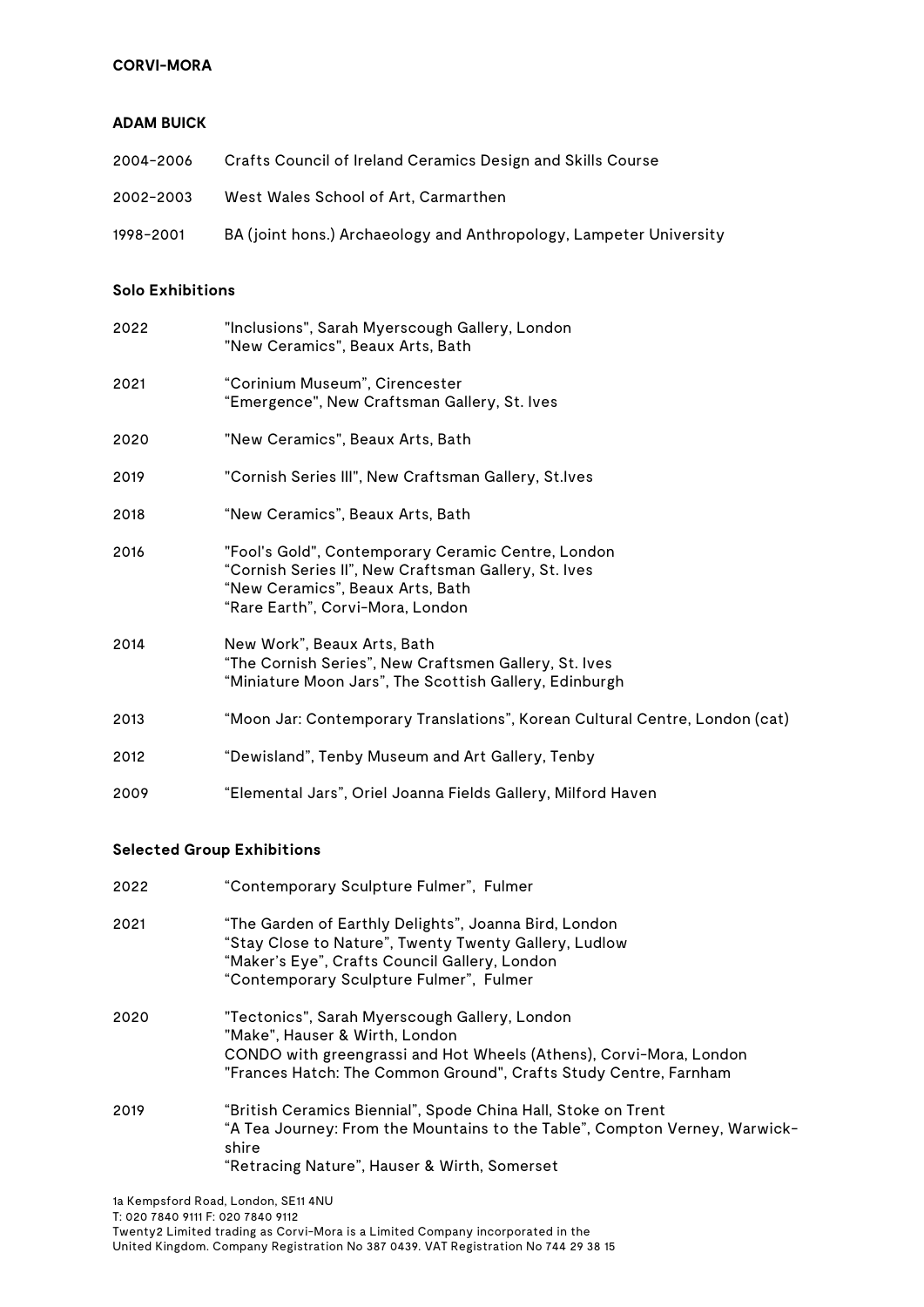# **CORVI-MORA**

| 2018               | "Things of Beauty Growing: British Studio Pottery", The Fitzwilliam Museum,<br>Cambridge<br>"Equinox", Bluecoat Display Centre, Liverpool                                                                                                          |
|--------------------|----------------------------------------------------------------------------------------------------------------------------------------------------------------------------------------------------------------------------------------------------|
| 2017               | "Things of Beauty Growing", Yale Center for British Art, New Haven<br>UK Pavilion at Cheongju Craft Biennale, Cheongju, Korea                                                                                                                      |
| 2016               | "Moon Jar", Oxford Ceramics Gallery, Oxford<br>"Be Still", St Ann's Church, Manchester                                                                                                                                                             |
| 2015               | "Natural Makers", Touchstone, Rochdale<br>"Collect", Saatchi Gallery, London<br>"Fragile?", National Museum Cardiff, Cardiff                                                                                                                       |
| 2014               | "Reel to Reel", National Centre for Craft and Design, Sleaford<br>"Jerwood Makers Open 2013", Ruthin Craft Centre, Ruthin                                                                                                                          |
| 2013               | "Jerwood Makers Open 2013", Jerwood Visual Arts, London<br>Corvi-Mora, London                                                                                                                                                                      |
| 2012               | "Create, Observe, Perform", Alkovi Gallery, Helsinki<br>"Atencioni", Buenos Aires<br>"Artists in Residence", Oriel Y Parc, Cardiff<br>"Earth", Ruthin Craft Centre, Ruthin<br>"Modern Masters", Handwerkskammer für München und Oberbayern, Munich |
| 2011               | "Figure in the Landscape", The Discovery Centre, Winchester<br>"Insight into Beauty II", Embassy of Japan, London<br>"Close to Nature", New Brewery Arts, Cirencester                                                                              |
| 2010               | "Little and Large", Contemporary Ceramics, London<br>"Welsh Artist of the Year Exhibition", St.Davids Hall, Cardiff<br>Sarah Myerscough Fine Art, London<br>RBSA, Birmingham<br>Garden Gallery, Hampshire<br>New Craftsman Gallery, St.Ives        |
| 2009               | Roger Billcliffe Gallery, Glasgow<br>"20:10", Ruthin Craft Center, Ruthin                                                                                                                                                                          |
| 2006               | National Craft Gallery of Ireland, Kilkenny                                                                                                                                                                                                        |
| <b>Collections</b> |                                                                                                                                                                                                                                                    |

| 2014 | Chatsworth House, Derbyshire     |
|------|----------------------------------|
| 2013 | Oriental Museum, Durham          |
| 2012 | National Museum Cardiff, Cardiff |

#### **Awards**

2013 Jerwood Markers Open Ceramic Review Award

2015 Crafts Council UK

1a Kempsford Road, London, SE11 4NU T: 020 7840 9111 F: 020 7840 9112 Twenty2 Limited trading as Corvi-Mora is a Limited Company incorporated in the United Kingdom. Company Registration No 387 0439. VAT Registration No 744 29 38 15